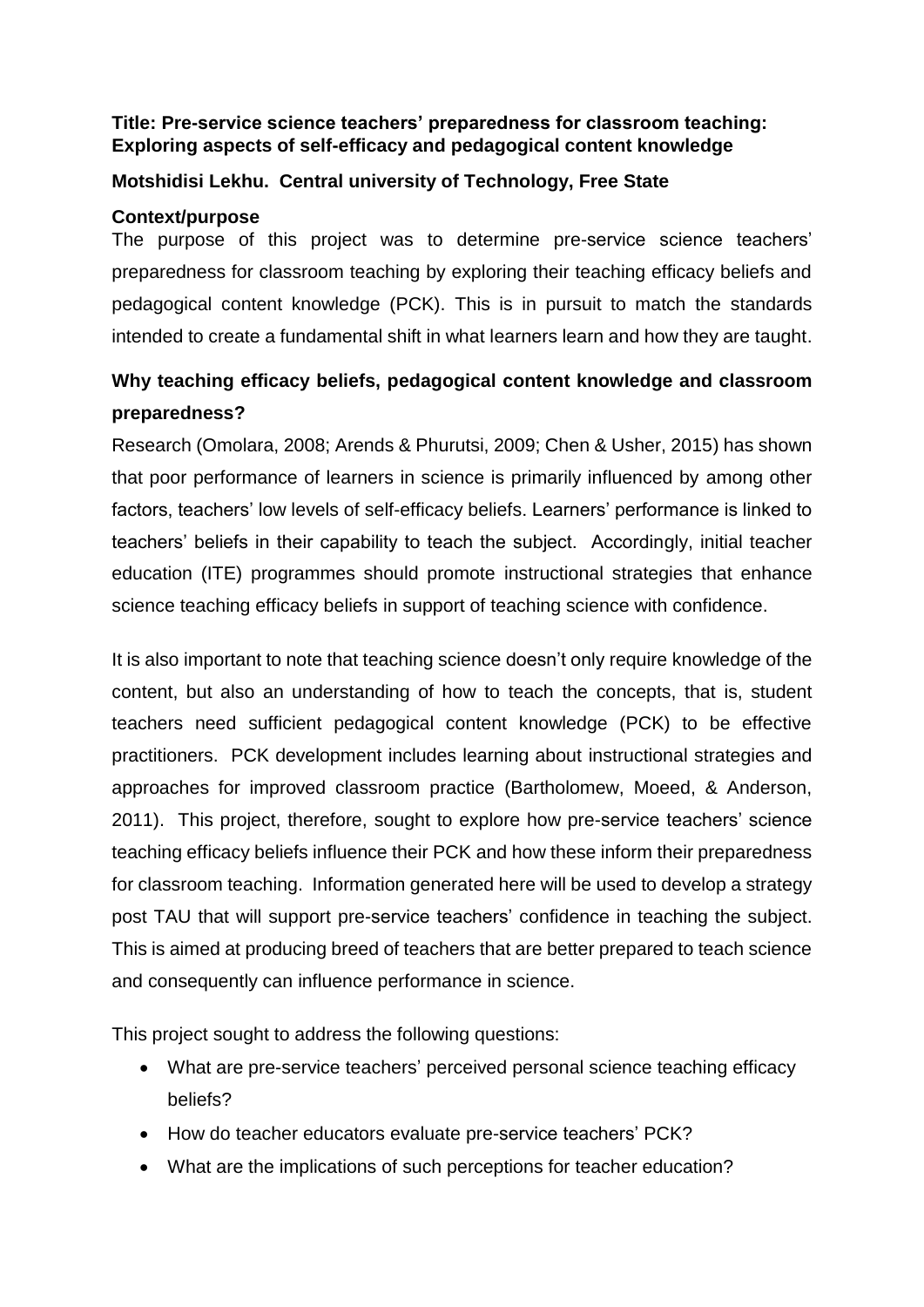To further understand the role of teacher preparedness, the ineffective teaching of science has been attributed to many factors including; a lack of a strong background in science content, under-preparedness in science content, inadequate facilities and equipment, poor instructional leadership, and teacher attitude (De Laat & Watters, 1995). The element of teaching efficacy needs to be taken into consideration during teacher training as teachers' self-efficacy has a strong influence on teachers' attitude towards science. Therefore, the role of teacher training programmes is to respond to changes and demands by offering training programmes aimed at producing effective teachers who can meet the challenges of the day, including among others employability and competence (Taole, 2013; Ono & Ferreira, 2010). These attributes form part of the requirements needed in preparing effective science teachers to meet the environmental, social and economic challenges of the 21<sup>st</sup> Century. These include adapting to climate change (sustainability), education, economy, technology and communication, natural resources (water, energy and food security), natural hazards.

#### **Conceptual framework and literature review**

This project is grounded on Bandura's Self-efficacy beliefs and Shulman's (1987) PCK theories. Through these, came up a conceptual framework focusing on the relationship between aspects of teacher competence, i.e. sources of teaching efficacy, the aspects of knowledge, with special focus on PCK and facets of knowledge relating to PCK. Cochran (1997), refers to PCK as a type of knowledge that is unique to teachers, and is based on the way they relate their pedagogical knowledge (what they know about teaching) to their subject matter knowledge (what they know about what they teach).

Inevitably, understanding and promoting the development of teacher self-efficacy beliefs may well be important for reducing the current attrition rate in teaching. For this reason, teacher educators need to understand the key points in teacher development where teacher self-efficacy beliefs are affected by each of the four sources of efficacy; namely; mastery experience, vicarious experience, verbal persuasions/feedback and psychological factors or emotional arousal (Bandura, 1986), as explained below: Mastery: perception that a performance has been successful can raise efficacy beliefs Vicarious: self-efficacy when observing people performing challenging tasks. Verbal persuasions: exhorting teachers for excellence focusing on teacher's skills Psychological: competent teachers are more likely to have confidence in themselves and less likely to look uncertain to their learners.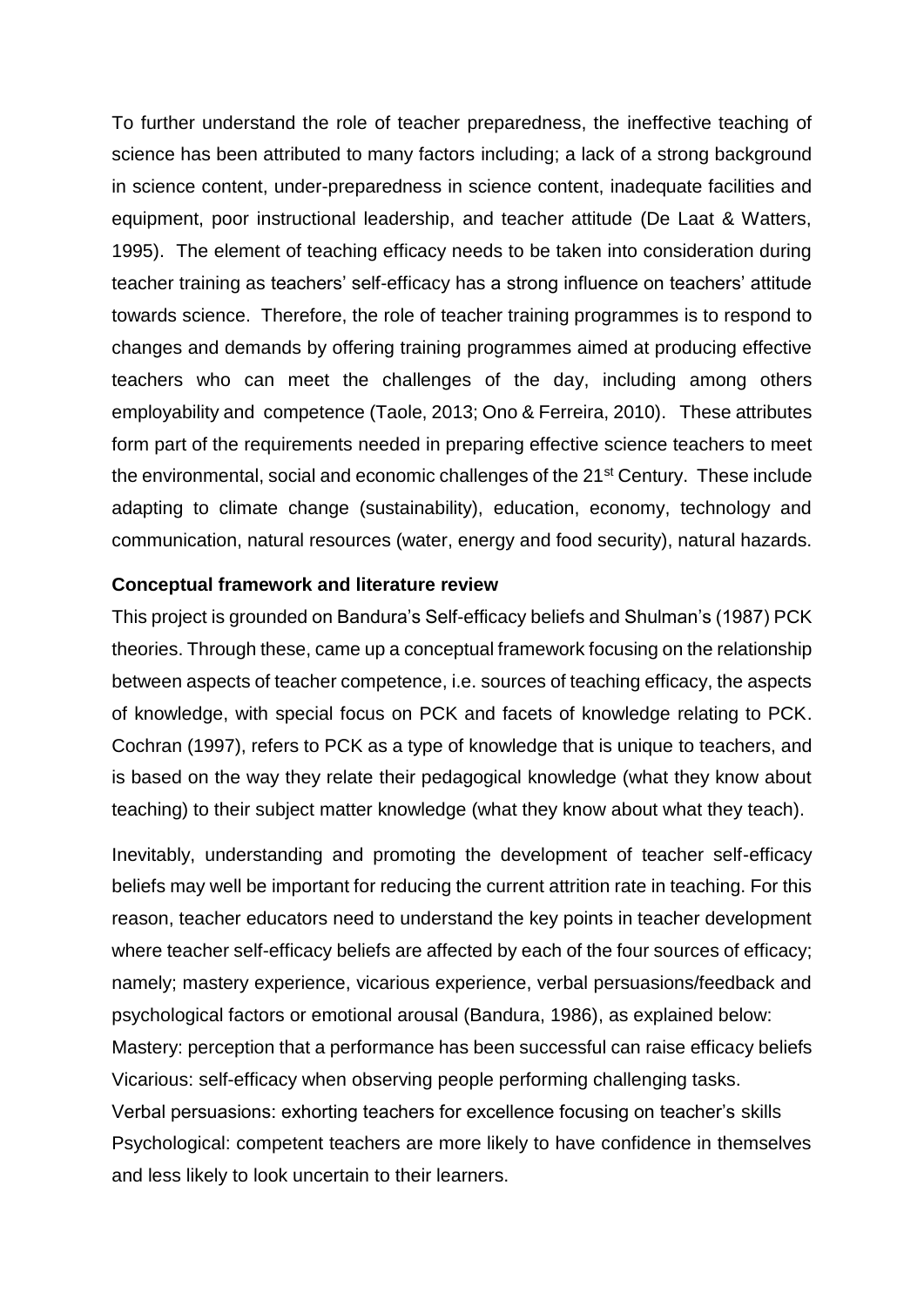### **Methods / process**

The table below shows the instruments and process used, their focus and how they were used to gather data

| <b>Instrument</b>       | Its focus                   | How it was used                              |
|-------------------------|-----------------------------|----------------------------------------------|
| Questionnaire:          | Designed by Enochs and      | It is a five-point Likert type scale ranging |
| <b>Science Teaching</b> | Riggs in 1990 (modified by  | from 1 (strongly disagree) to 5 (strongly    |
| <b>Efficacy Belief</b>  | Bleicher in 2004). Used to  | agree). The median for this scale is 3.      |
| Instrument for pre-     | gather quantitative data on | A mean which falls between 3 and 4           |
| service teachers        | perceived self-efficacy.    | was taken as moderate to high, while         |
| (STEBI-B)               |                             | above 4 considered as very high or           |
|                         |                             | positive perception.                         |
| <b>Evaluation forms</b> | Focus on evaluation of      | To evaluate skills such as lesson            |
| for observations of     | pre-service teachers' PCK   | planning, set induction, skill of            |
| lessons                 |                             | explaining, skill of stimulus variation etc  |
| Class group             | Aspirations and challenges  | To probe the findings of questionnaire       |
| discussions             | for pre-service teachers'   | and observations further by establishing     |
|                         | preparation towards         | pre-service teachers' preparedness for       |
|                         | classroom teaching          | classroom teaching                           |

### **Findings and discussions**

### *Questionnaires: Pre-service science teachers' perceived efficacy beliefs*

The subscale average mean was 4.01 which is perceived as very high.Item 2 (I will continually find better ways to teach science) was scored the highest at 4.7, this is a positive sign indicating the students' preparedness to learn. In addition, understanding that science is a very dynamic subject and even after qualifying as teachers, continuing professional development is a necessity.

## *Observations: Pre-service science teachers' pedagogical content knowledge*

Data was also collected through pre-service teachers' participation in micro-teaching and teaching practice evaluations. This is a developmental process with constructive feedback to improve on their performance. Themes emerging from evaluators' comments addressing PCK were categorised in terms of formulation of lesson objectives, chalkboard summary, pace of lesson (i.e. hurried or slow), teacher-learner interaction, enthusiasm and confidence. At a smaller scale, micro-lesson just like teaching practice, provides an opportunity for student teachers to put into practice the theoretical knowledge they have studied in different courses in their programmes (Mpofu & Maphalala, 2018).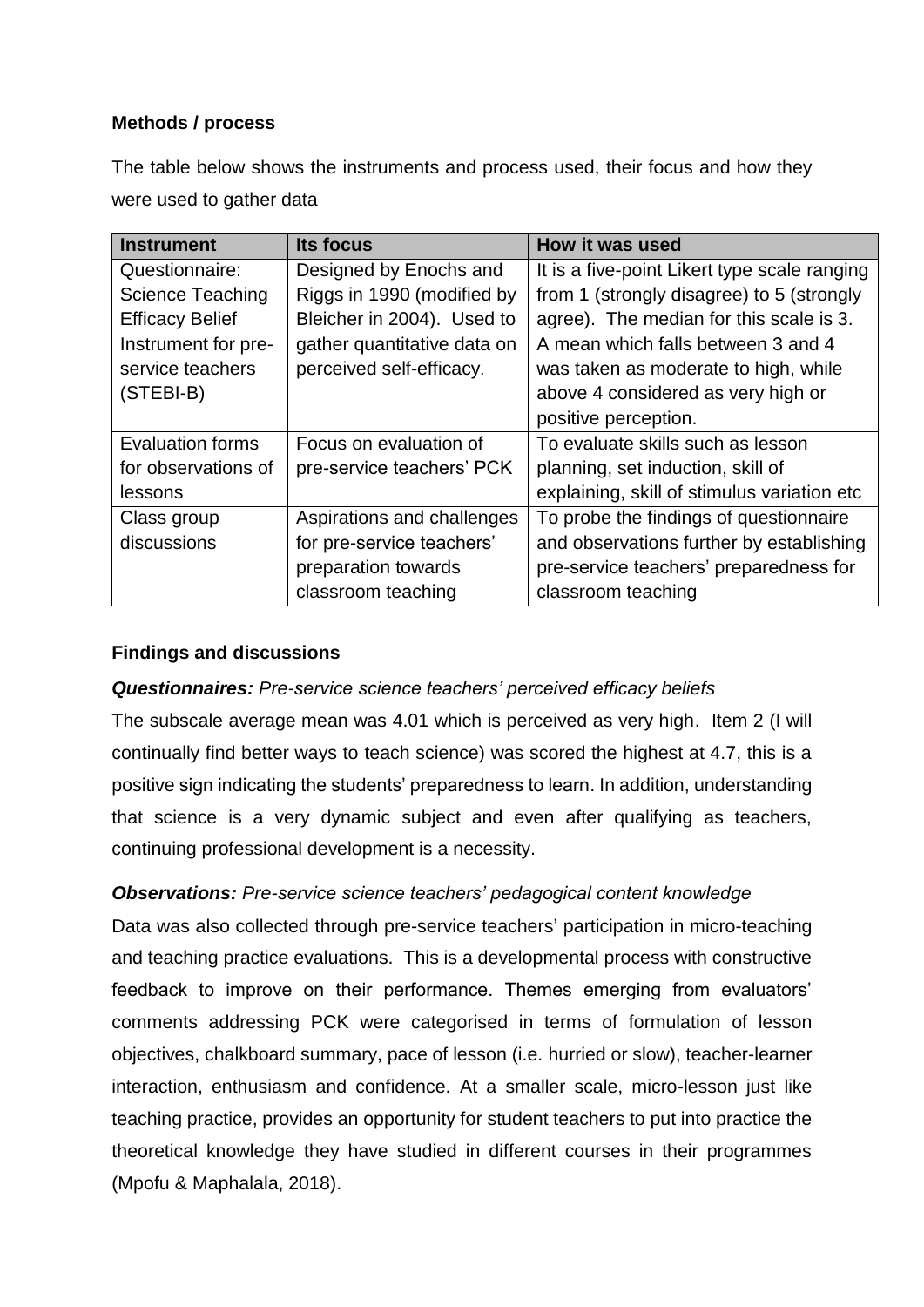### *Focus group discussions: Preparedness for classroom practice*

The following themes were generated from focus group discussions:

### *Aspirations*

As aspiring agents of change, pre-service teachers' professional identity is aimed at promoting learning-centred inquiry-based learning. In enhancing their knowledge of science specific instructional strategies, meaningful learning should be encouraged by creating conducive learning environments where quality teaching will be prioritised. The findings resonated with the those of a Turkish study where student centred education methodology helped improve student teachers' cognitive skills via holding an active role and their affective skills through group work activities emphasizing its effect on permanent learning and learning how to learn (Zeki & Güneyli, 2014).

### *Experiences/challenges/concerns*

ITE allows exposure to classroom teaching through micro-lessons where a variety of skills are being assessed. Even though micro-lessons simulate classroom teaching and promotes role-play, the experience in the actual classroom is a totally different setting as their fellow classmates act as learners.

No matter how prepared the students feel regarding the different skills learnt during microlessons, time will always be a constraint as it will become difficult to incorporate all the micro-lesson skills in one full lesson during teaching practice, and thus impacting negatively on their preparedness for classroom teaching. This is supported by the findings of Zeki and Güneyli (2014) where the inefficiency of some of the teaching-learning activities, physical characteristics of the classroom setting and duration of the allocated time for the activities were among the weak aspects of the approach. Focus should shift from assessment driven curriculum but should promote quality mastery learning of basic principles and concepts.

### **Implications to teacher education (TE)**

The development of PCK therefore, requires teacher educators to understand the key points in teacher development where teacher self-efficacy beliefs are affected by each of the four sources of efficacy as previously mentioned. It is for this reason that this project examined pre-service teachers' preparedness to teach science content and how to teach the subject (pedagogy).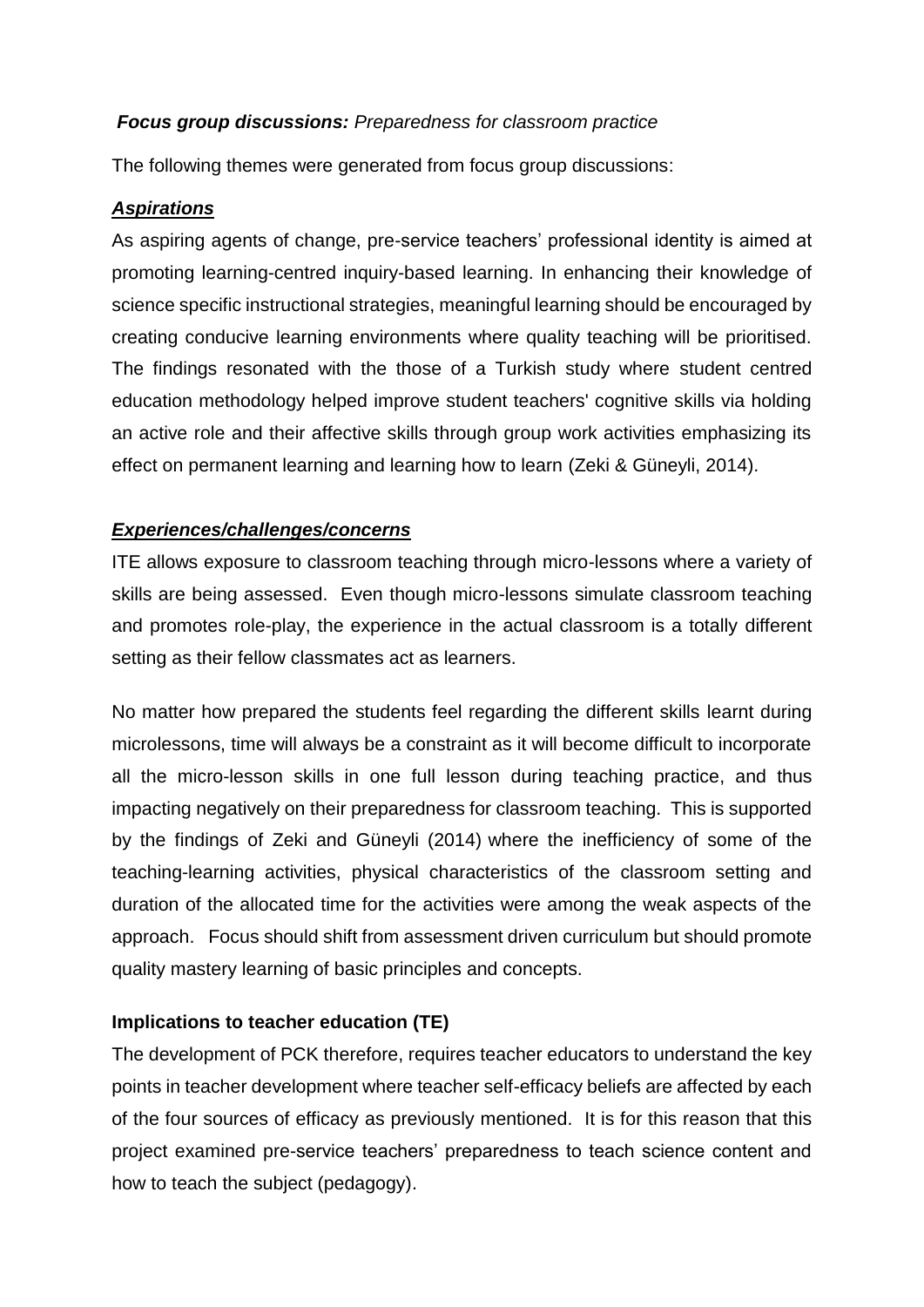For effective micro-lesson evaluations, teacher education programmes should strengthen the school experience component through the development of teaching schools where pre-service teachers can engage in learning-from-practice. Due to poor mentorship in schools, students end up fending for themselves by learning on the job without proper supervision. Thus, mentor-the-mentor programmes should be facilitated by teacher education departments to promote collegiality.

### **Conclusion**

The outlined implications for Teacher Education show the significance of this project. Teaching efficacy belief mediates between the teachers' knowledge of instructional strategies of science teaching and students' understanding of science knowledge. There seems to be a disjuncture between theory and practice, Therefore, pre-service teachers' knowledge of learners' science thinking, knowledge of science tasks and instructional strategies are key factors of PCK and should further be explored to enhance preparedness for classroom teaching.

#### **Way-forward: post TAU activities**

Post this project, strategies employed to support pre-service teachers' confidence by exploring the sources of efficacy and PCK will be established. Consequently, different pedagogic interventions may be explored where design-based research methodology will be employed. Design-based research is claimed to have the potential to bridge the gap between educational practice and theory, because it aims both at developing theories about domain-specific learning and the means that are designed to support that learning (Bakker & Van Eerde, 2015).

There is evidence that supports the view that new teachers have a positive impact on their students' learning when student teachers implement the practices they have learnt during their ITE programmes (Bartholomew et al, 2011). It is therefore imperative that after establishing pre-service teachers' PCK and teaching efficacy, new strategies will be introduced to enhance their science teaching efficacy during ITE, so that this can be one of the attributes they take into the profession.